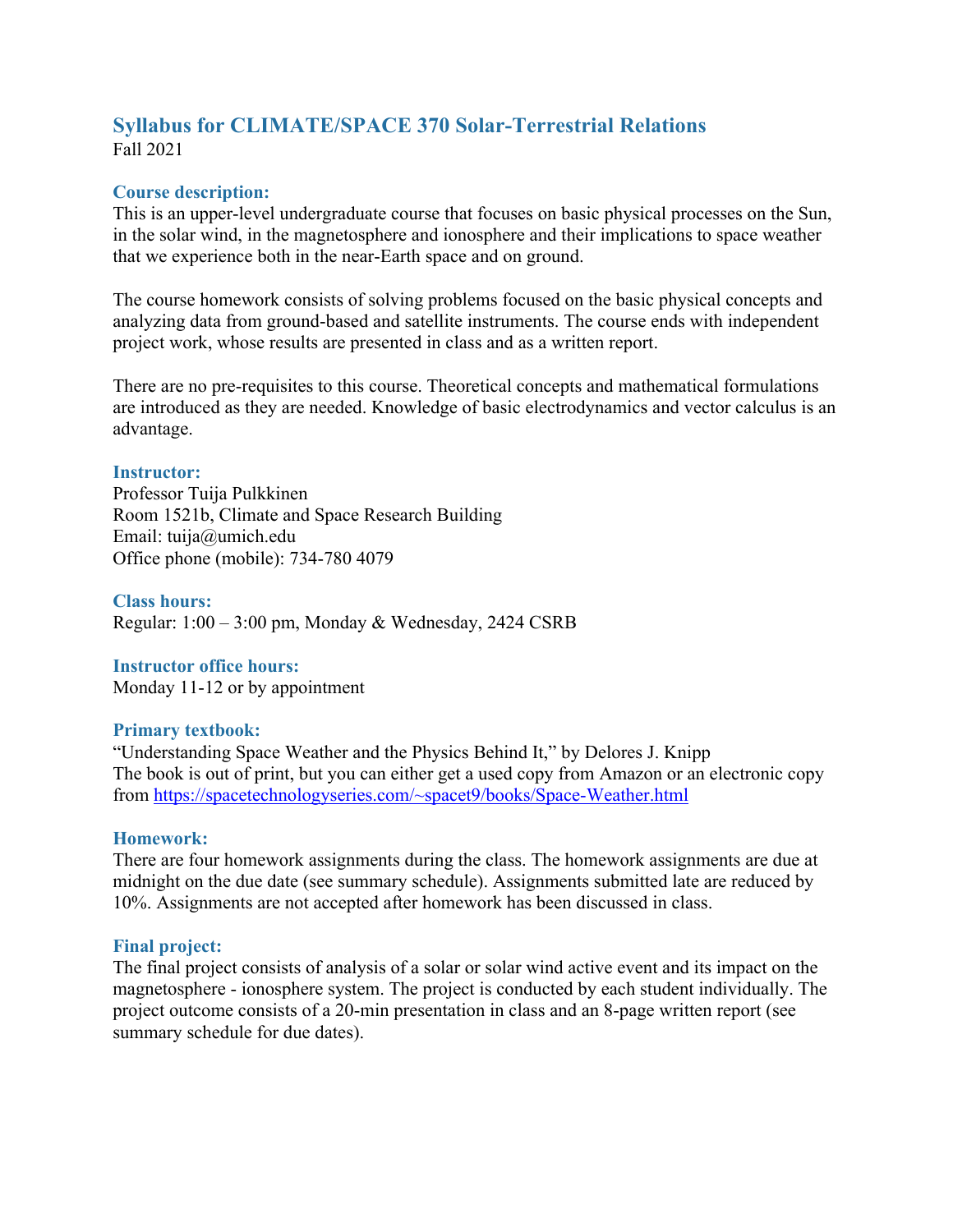### **Extra credit:**

There will be an opportunity for extra credit, please ask for an assignment. Furthermore, if 75% of the students complete the course evaluation survey, you will receive 1% extra toward your overall course grade.

### **Grading:**

The grade breakdown is as follows:

| In-class participation       | 10% |
|------------------------------|-----|
| Homework sets $4x15%$        | 60% |
| Final project presentation   | 10% |
| Final project written report | 20% |
| Extra assignment             | 10% |

Grade assignment:

| $A+$ | 97% | Β     | 83% | $C-$ | 70% |
|------|-----|-------|-----|------|-----|
| A    | 93% | $B -$ | 80% | $D+$ | 67% |
| $A-$ | 90% | $C+$  | 77% | D    | 63% |
| $B+$ | 87% | C     | 73% | D—   | 60% |

## **Course code of conduct and academic honor code**

The College of Engineering has an honor code. This is taken seriously. http://elc.engin.umich.edu/wp-content/uploads/sites/19/2019/03/Honor-Code-Pamphlet-2018.pdf

Violation of this policy is grounds for the initiation of a report filed with the Dean's office and the case would come before the Honor Council of the College of Engineering. You are encouraged to contact me for any questions about this policy.

## **Policy on homework and project work**

You are encouraged to form study groups to work on homework problems and to study together in other ways. You are allowed to consult with other students during the conceptualization of a problem. However, all written work, whether in scrap or final form, is to be generated by you individually. You are not allowed to possess, look at, use, or in any way derive advantage from the existence of solutions prepared in prior years, whether these solutions were former students' work product or copies of solutions that had been made available by others.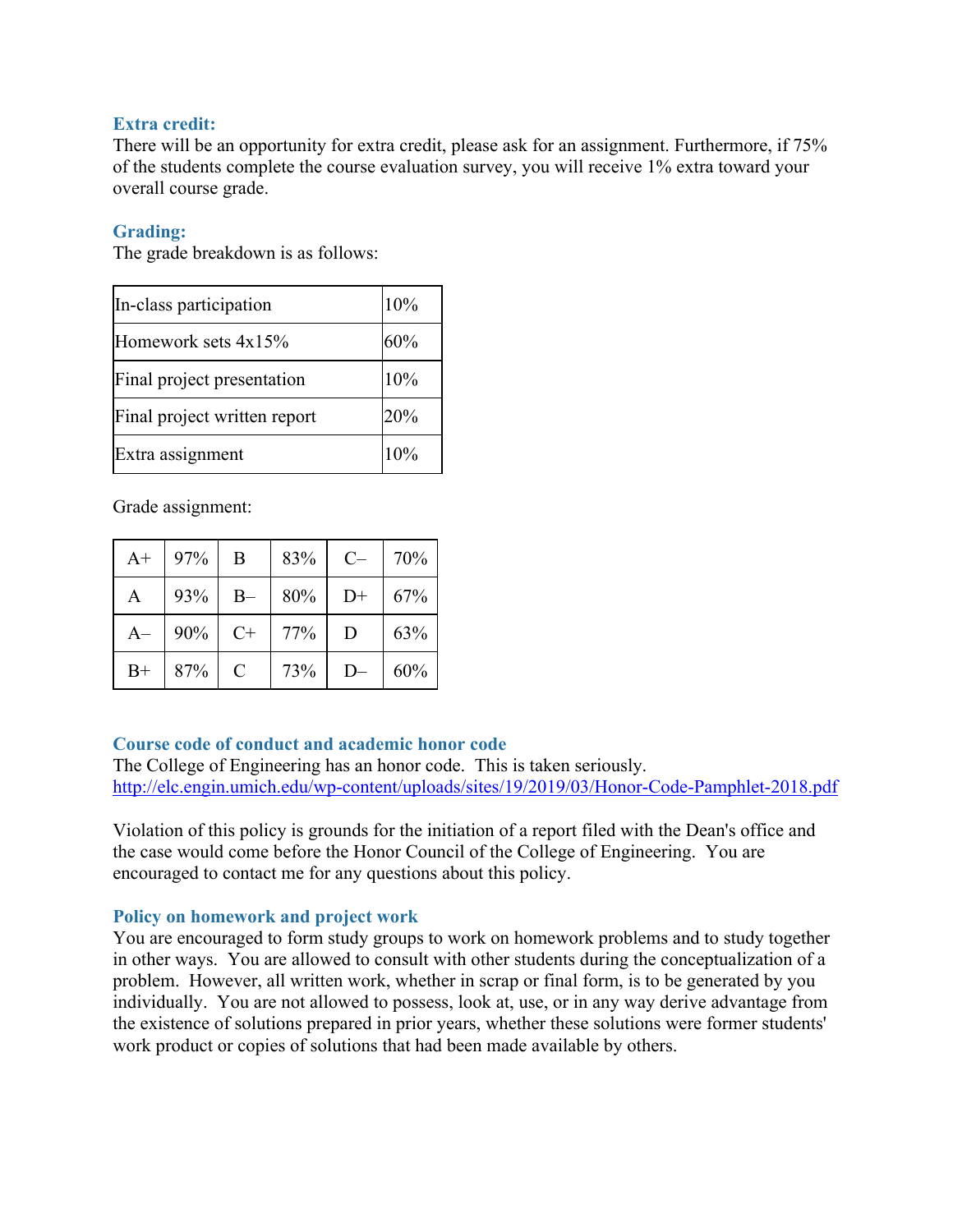#### **Policy on religious absence**

If you expect to miss classes as a consequence of religious observance, you will be provided with a reasonable alternative opportunity to make-up missed academic work. It is your obligation to provide me with the dates of absence within the first three weeks of the semester. When the absence coincides with assignment due dates, the options to make up may be limited.

#### **Disability policy:**

If you may need an accommodation for a disability, please inform me at the beginning of the term. You should contact the Services for Students with Disabilities (SSD) office. Once the eligibility for an accommodation has been determined, you will be issued a Verified Individual Services Accommodation (VISA) form after which an accommodation can be arranged. Any information provided is private and confidential and will be treated as such. Please present the VISA form to me at your earliest convenience, but no later than two weeks prior to the need for the accommodation so that there is enough time to make the appropriate arrangements.

#### **Student harassment and discrimination policy:**

The University of Michigan is committed to maintain a work environment free of harassment and discrimination based on e.g. race, color, national origin, age, marital status, disability, religion, height, weight,sex, sexual orientation, gender identity, or gender expression. Discrimination and harassment diminish individual dignity and undermine students' academic success, and is not tolerated in any form.

- If you have experienced harassment or discrimination, please seek to talk to someone to get the support that you need. Confidential support and academic advocacy can be found e.g. with the Sexual Assault Prevention and Awareness Center (SAPAC) on their 24-hour crisis line, (734) 936-3333 and at sapac.umich.edu.
- Alleged violations can be non-confidentially reported to the Office for Institutional Equity (OIE) at institutional.equity  $@$ umich.edu.

If you witness harassment, discrimination or any kind of misconduct, please act so that we can develop a healthy and safe environment for everybody.

- In the situation, focus discussion or attention to non-sensitive topics
- After the situation, report to class instructor / student services / OIE
- Do what you can to help the victim seek the help that they might need.

I am always available for discussion of these topics. Note that professors are obliged to report Title IX violations. However, in handling the reports, I and others do our best to maintain privacy and confidentiality.

#### **Student mental health and wellbeing:**

If you or someone you know is feeling overwhelmed, depressed, and/or in need of support, services are available.